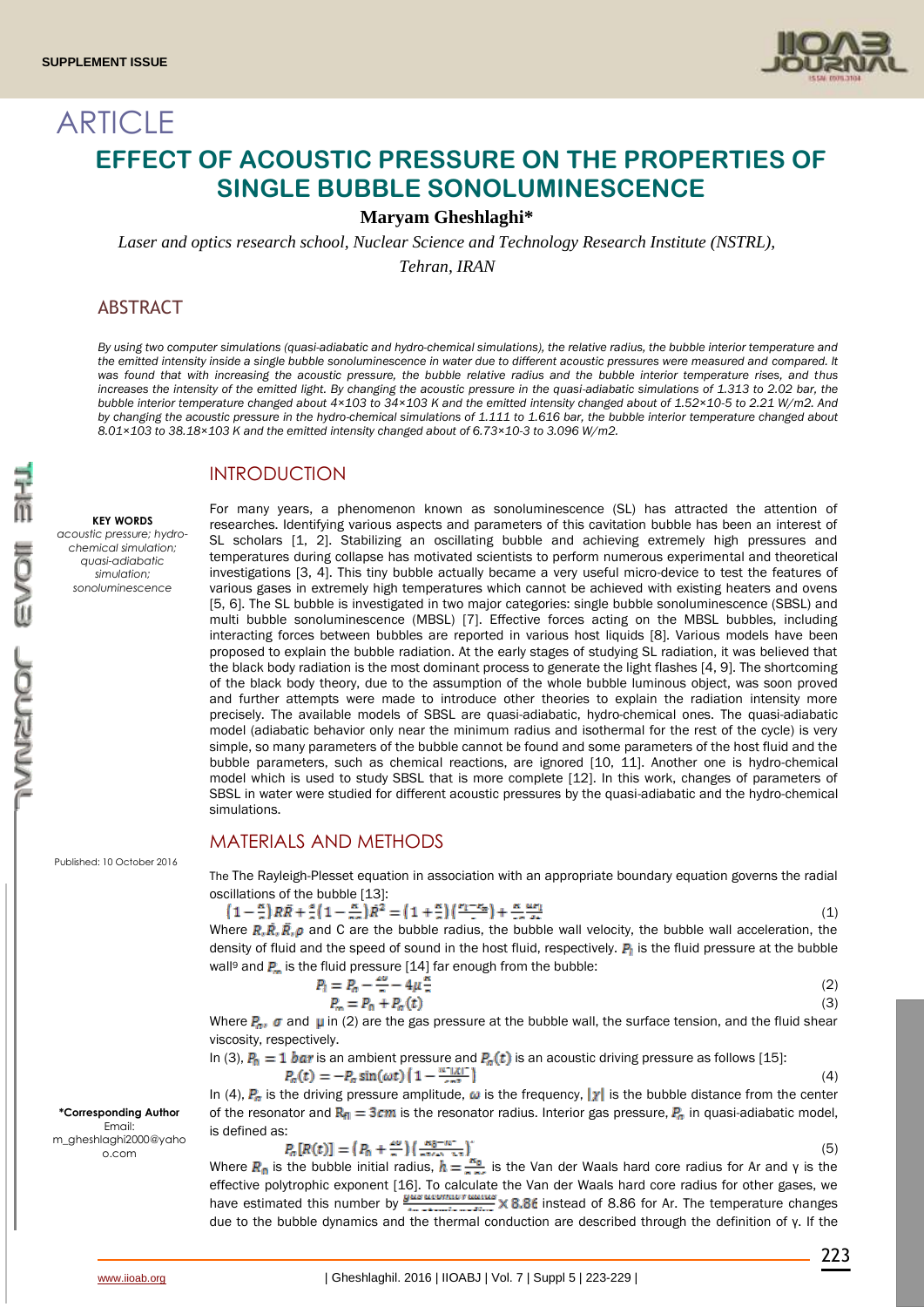

time it takes the bubble wall to oscillate is faster than the time scale of heat conduction through the bubble wall, the collapse will be (nearly) adiabatic and  $\gamma \approx \Gamma$ , where  $\Gamma = 5/3$  is the adiabatic exponent for mono-atomic gas. Away from collapse, the heat conduction is faster than the bubble wall motion, so that the bubble is (nearly) isothermal, with  $y=1$ . For the strong collapses of SL bubbles, using a timedependent, instantaneous Pe  $\acute{\ }$ clet number  $\gamma$  is a function of  $\vec{R}$ ,  $\vec{R}$  and the gas temperature [17] *T*:

$$
\gamma(\text{Pe}) = 1 + (\Gamma - 1) \exp\left(-\frac{\pi}{\pi \cdot \text{E}}\right)
$$
  
4 \approx 5.8,  $B \approx 0.6$  and *Pe* is the instantaneous Peclet number: (6)

$$
Pe = Pe(t) = \frac{\kappa(t) |R(t)|}{\kappa(t)} \tag{7}
$$

Where  $\gamma(Pe \to 0) \to 1$  (isothermal behavior, where thermal diffusion is dominant) and  $\gamma(Pe \to \infty) \to \Gamma = \frac{9}{5}$ (adiabatic behavior, where advection is dominant). In (7):

$$
\gamma_{\text{max}}(R, T) = \frac{m}{m} \Gamma^{-1} \left( \frac{mg_{\text{max}}}{r} \right) \quad G(g) \tag{8}
$$

 $a_{\text{max}}$   $\alpha$ , T and  $\delta_{\text{max}}$  are gas effective atomic diameter, ideal gas constant, gas temperature and gas molecular weight, respectively.  $G(q)$  is defined as:

$$
G(g) = \frac{1}{2} \left[ \frac{1}{1 + 1 + 1 + 1 + 2 + 3 + 1 + 3 + 4} + 1.2g + 0.755g^2(1 + c_1g + c_2g^2 + c_2g^3) \right]
$$
\n(9)

In which 
$$
c_1 = 0.625, c_2 = 0.2869, c_2 = 0.115
$$
 and:  
\n
$$
g = \frac{2.879 \text{ m/s}}{2(10)} = 0.115 \text{ m}.
$$
\n(10)

 $N_a$  is Avogadro number and  $\tau_m$  is a gas specific molar volume.

The bubble temperature is obtained from an excluded volume van der Waals equation of state:

$$
P_n \frac{4\pi}{n} (R^3 - h^3) = \frac{4\pi}{n} R_0^3 \tau_m a T
$$
\n(11)

And regarding the thermal cooling of the gas in the boundary layer, it is given by:<br> $\vec{T} = -\int v(Pe) - 1 \frac{4K^2 K}{r} T - \gamma_{\text{max}} \frac{dI - I_{\text{max}}}{r}$  $(12)$ 

Where 
$$
T_m
$$
 holds for the fluid temperature at infinity. The emitted intensity of the electron-ion and electron-atom.

follows [18]:

$$
P_{Rr,ion} = 1.57 \times 10^{-40} q^2 N^2 T^{0.5} \frac{4}{\pi} \pi R^3 \tag{13}
$$

$$
P_{Br.atom} = 4.6 \times 10^{-44} q N^2 T_{\pi}^2 \pi R^3 \tag{14}
$$

*q, N* and *T* are degree of ionization, the number density of atoms and interior temperature of the bubble, respectively. The degree of ionization, *q*, is:

$$
\frac{q}{\lambda} = 2.4 \times 10^{21} T^{3/2} e^{-\epsilon_{gas}/K_B T} \frac{1}{\lambda} \tag{15}
$$

Where  $\epsilon_{\text{max}}$  and  $K_R$  are the ionization potential of gas and the Boltzmann constant, respectively. In (13) -(15), all of the quantities are expressed in SI units.

The emitted intensity yields:

$$
I = r_s (r_r h_{\text{nlank}} \overline{v} + P_{Rr.ion} + P_{Rr.atom})
$$
\n(16)

In this equation  $r_{\rm e} r_{\rm m} h_{\rm nlnh}$  are the escape rate of emitted photon from SL bubble, the rate of radiative recombination and the mean energy of the photons emitted by radiative recombination, respectively.

And in the hydro-chemical model, the Rayleigh-Plesset equation is coupled with gas pressure. The gas pressure in this model is described by [12]:

$$
P_a = \frac{w_{\text{tot}} \kappa_{B} t}{w_{\text{tot}} \kappa_{B}} \tag{17}
$$

In this equation  $N_{\text{tot}}$ , **B** and *V* are the total number of particles inside the bubble, the hard core parameter and the bubble volume, respectively.

Also the boundary layer formalism is used to consider heat transfer between the bubble and its surrounding liquid. The heat loss is estimated to be:

$$
\dot{Q} = 4\pi R^2 \kappa \frac{I_0 - I}{I_0} \cdot I_{th} = \min\left(\frac{\kappa}{I_0} \cdot \frac{I_{th} \kappa}{I_{th}}\right) \tag{18}
$$

 $T_0$  is the initial bubble temperature, and  $\kappa$ ,  $\gamma$  are the thermal conductivity and thermal diffusivity for the gas mixture [12]. Chemical reactions in the bubble, particle diffusion from the bubble wall, evaporation and condensation of molecules, heat conduction, and the bubble stabilities are considered in this model.

### **RESULTS**

At first, the quasi adiabatic simulation of the single bubble sonoluminescence was presented and compared for various acoustic pressures in water 20 °C. The physical properties of water in 20 °C are summarized in [Table 1]. The bubble relative radius as a function of time, the bubble interior temperature and the emitted intensity at the collapse time, were calculated and compared for the acoustic pressures from P1 to P5. The amounts of the acoustic pressures from P1 to P5 are given in [Table 2].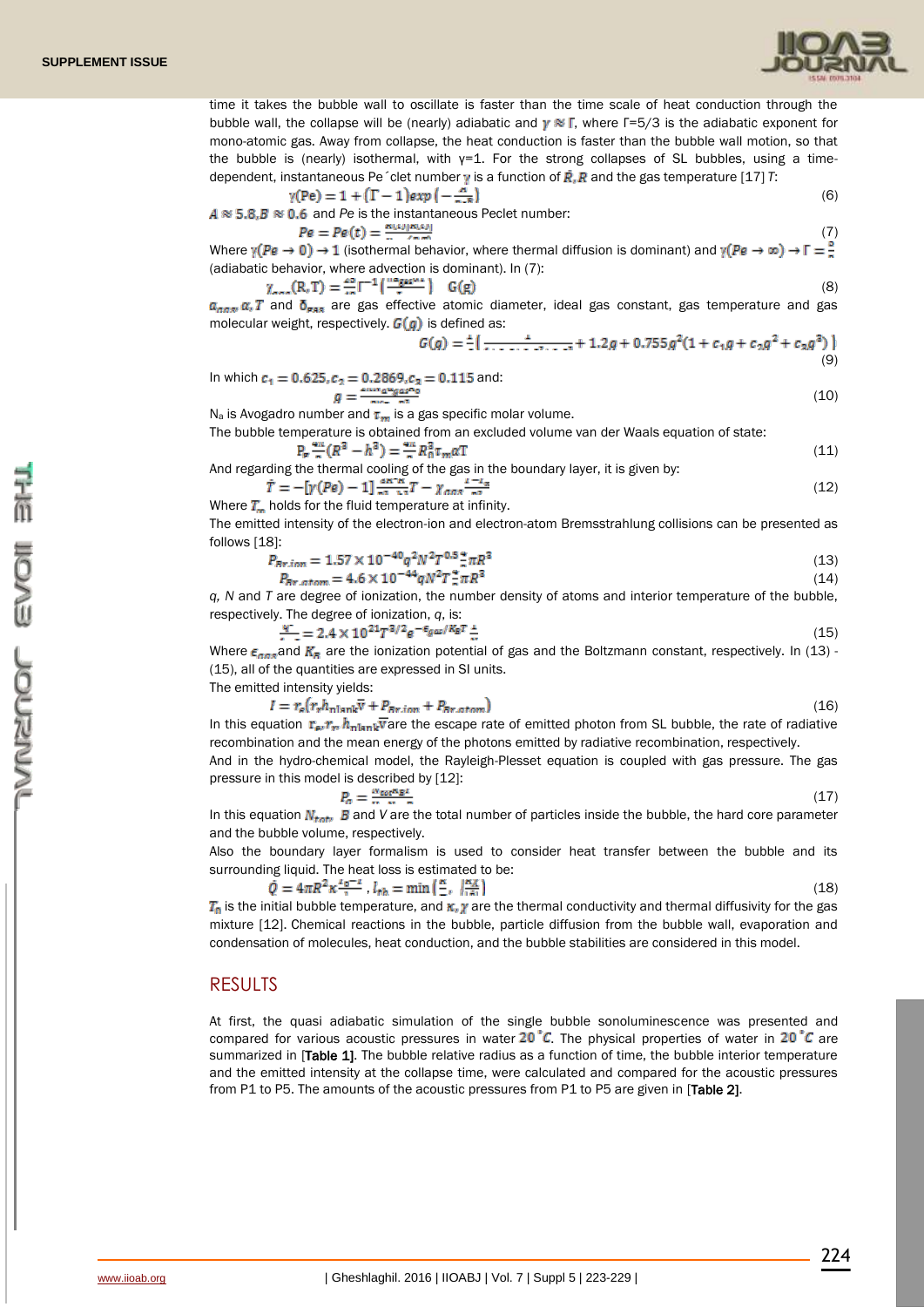

Table 1. The physical properties of water in 20<sup>t</sup>C

|                  | լով եր <sub>ն</sub> ում <sup>3</sup> ի | or (M. mi <sup>-11</sup> ) | րզթությ                     | $\mathbb{C}(m.s^{-1})$ |       | TGMG. |
|------------------|----------------------------------------|----------------------------|-----------------------------|------------------------|-------|-------|
| H <sub>2</sub> O | 1000                                   | 0.073                      | $1.307 \times 10^{-7}$<br>з | 1660                   | 0.338 | 20    |

To ensure the required conditions for SBSL, the driving frequency is 30 KHz, and the bubble initial radius is 6 micron [19]. The calculated results are shown in [Fig. 1,2,3].



Fig: 1. Comparison of the bubble relative radius as a function of time for different acoustic pressures at the first cycle (in the quasi adiabatic simulation)

**…**…………………………………………………………………………………………………………



**Fig: 2.** comparison of the bubble interior temperature for different acoustic pressures at the collapse time (in the quasi adiabatic simulation)

………………………………………………………………………………………………………………………..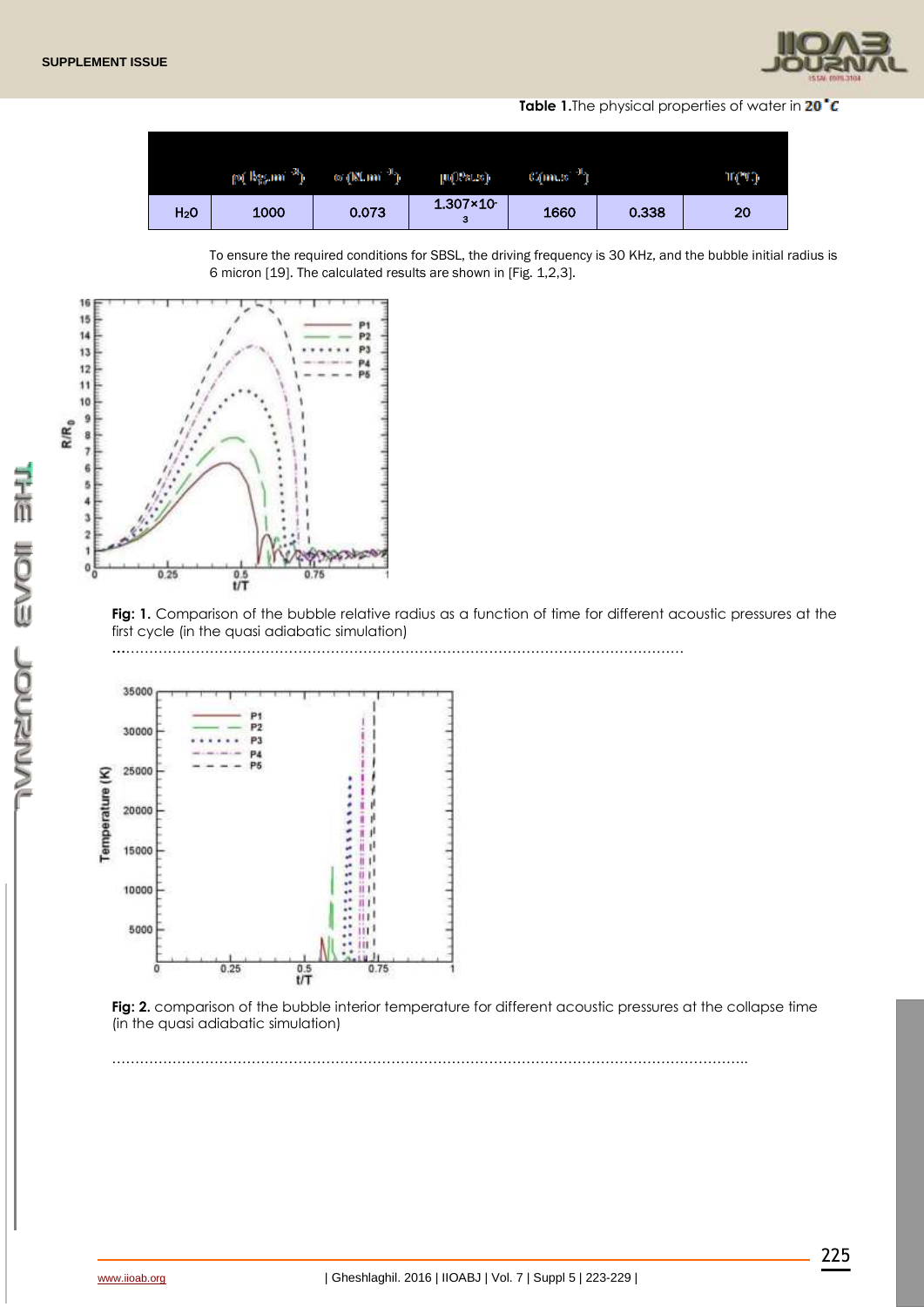



**Fig: 3.** Comparison of the emitted intensity for different acoustic pressures at the collapse time (in the quasi adiabatic simulation)

**…**………………………………………………………………………………………………..

In [Fig. 1] the bubble relative radius as a function of time in one cycle (T is period of the acoustic pressure and t/T is no dimension time) was compared for various acoustic pressures. It is noticed that as the acoustic pressures increases the bubble relative radius increases. [Fig. 2] shows the bubble interior temperature of five different acoustic pressures. It is shown that the increment of the acoustic pressures induces an increment in the bubble interior temperature at the collapse time. A time variation of the emitted intensity in one cycle is compared in [Fig. 3]. It is shown that the increment of the acoustic pressures induces an increment in the emitted intensity at the collapse time. Maximum of the bubble interior temperature, the emitted intensity and the bubble relative radius in the quasi adiabatic simulation are given in [Table 2]. These results have been achieved from [Figs. 1,2,3].

|  |  | <b>Table 2:</b> Results of SL in the quasi adiabatic simulation for different acoustic pressures |
|--|--|--------------------------------------------------------------------------------------------------|
|--|--|--------------------------------------------------------------------------------------------------|

|                | P., (baor) | IR / IR <sub>01</sub> |                      |            |
|----------------|------------|-----------------------|----------------------|------------|
| <b>P1</b>      | 1.313      | 6.43                  | $4\times10^5$        | x          |
| P <sub>2</sub> | 1.414      | 7.84                  | $1.3\times10^{-5}$   | 3. 50 X 10 |
| P <sub>3</sub> | 1.616      | 10.84                 | $2.4 \times 10^{-7}$ | 0.13       |
| P4             | 1.818      | 13.56                 | 10                   | 1.32       |
| <b>P5</b>      | 2.020      | 16.06                 | $3.4\times10^{-5}$   | 2.21       |

At next step, the hydro chemical simulation of SL was presented and compared for various acoustic pressures in water  $20\degree C$ . The bubble relative radius as a function of time, the bubble interior temperature and the emitted intensity at the collapse time were calculated and compared for acoustic pressures from P6 to P10. The pressures from P6 to P10 are given in [Table 3]. Also the calculated results are shown in [Figs. 4,5,6].



**Fig. 4:** Comparison of the bubble relative radius as a function of time for different acoustic pressures at the first cycle (in the hydro chemical simulation)

……………………………………………………………………………………………………………………………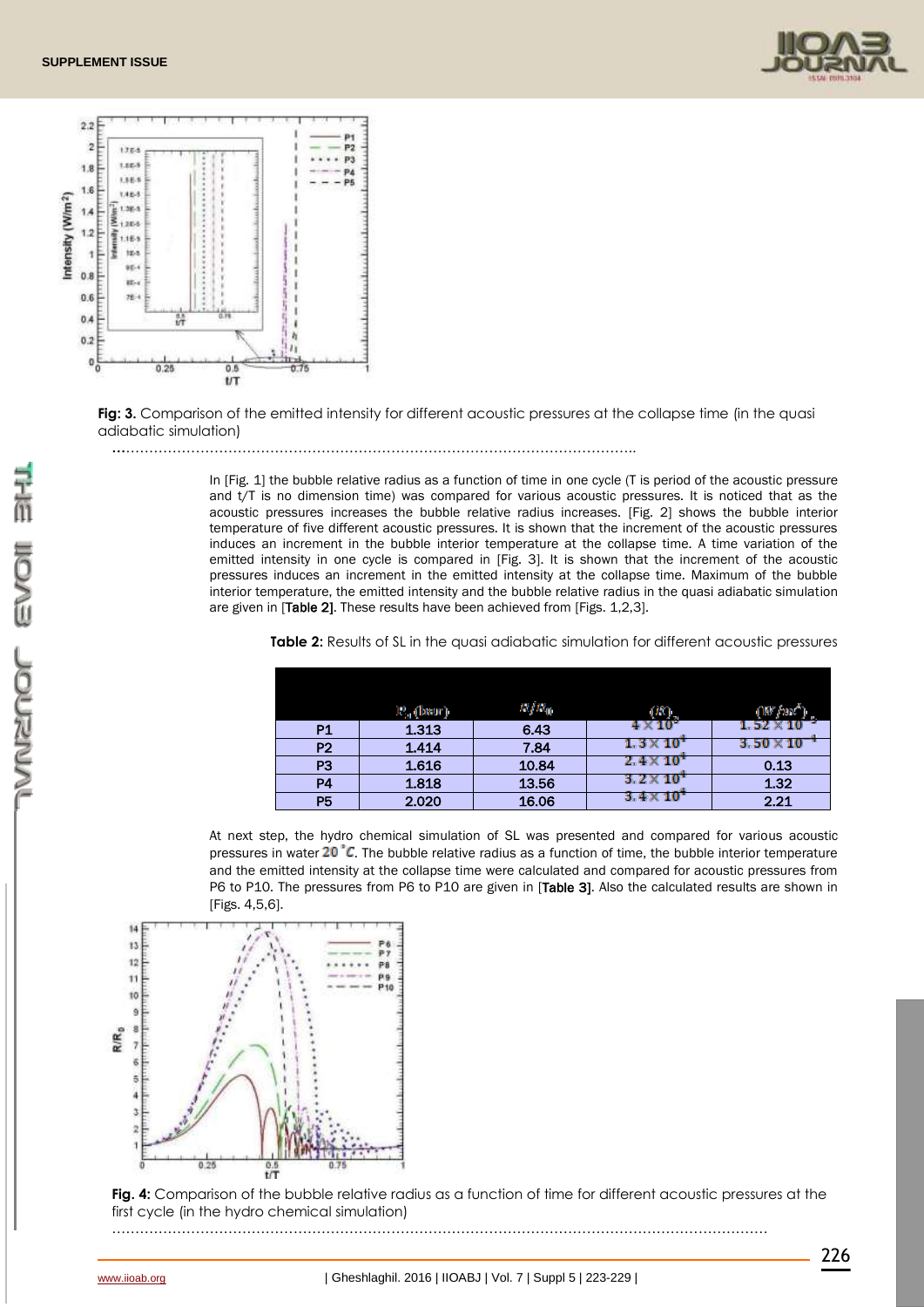



**Fig. 6:** Comparison the emitted intensity of the SL bubble for different acoustic pressures at the collapse time (in the hydro chemical simulation)

……………………………………………………………………………………………….. [Fig. 4,5,6] are same [Fig. 1,2,3] except that type of simulation has been changed. Maximum of the bubble interior temperature, the emitted intensity and the bubble relative radius in the hydro chemical simulation are given in Table-3. These results have been achieved from [Fig. 4,5, 6].

|                | K <sub>0</sub> (Jum) | 12, (baor) | RJ R <sub>0</sub> | (150)                  |                  |
|----------------|----------------------|------------|-------------------|------------------------|------------------|
| P <sub>6</sub> | 3.5                  | 1.111      | 5.24              | $8.07\times10^{5}$     | 6.73 $\times$ 10 |
| P7             | 4.5                  | 1.212      | 7.05              | $22.23 \times 10^3$    | 0.012            |
| P <sub>8</sub> | 2.45                 | 1.313      | 12.77             | $28.73 \times 10^{-7}$ | 0.033            |
| P <sub>9</sub> | 3.45                 | 1.414      | 13.83             | $33.07 \times 10^{-7}$ | 0.295            |
| <b>P10</b>     | 5.5                  | 1.616      | 14.07             | $38.18 \times 10^{5}$  | 3.096            |

at the [Table 3], in the hydro chemical simulation, the initial radius was not same for each simulation by changing the acoustic pressures. The initial radius should be chosen such that bubble stability is maintained. The initial radius and the acoustic pressure of a stable bubble, at diagram phase is selected. That this issue is fully discussed in other articles [20]. [Fig. 7,8,9] that are obtained from [Tables 2 and 3], show the relative radius, the interior temperature and the emitted intensity changes in terms of the acoustic pressure respectively, in the quasi adiabatic and hydro chemical simulations.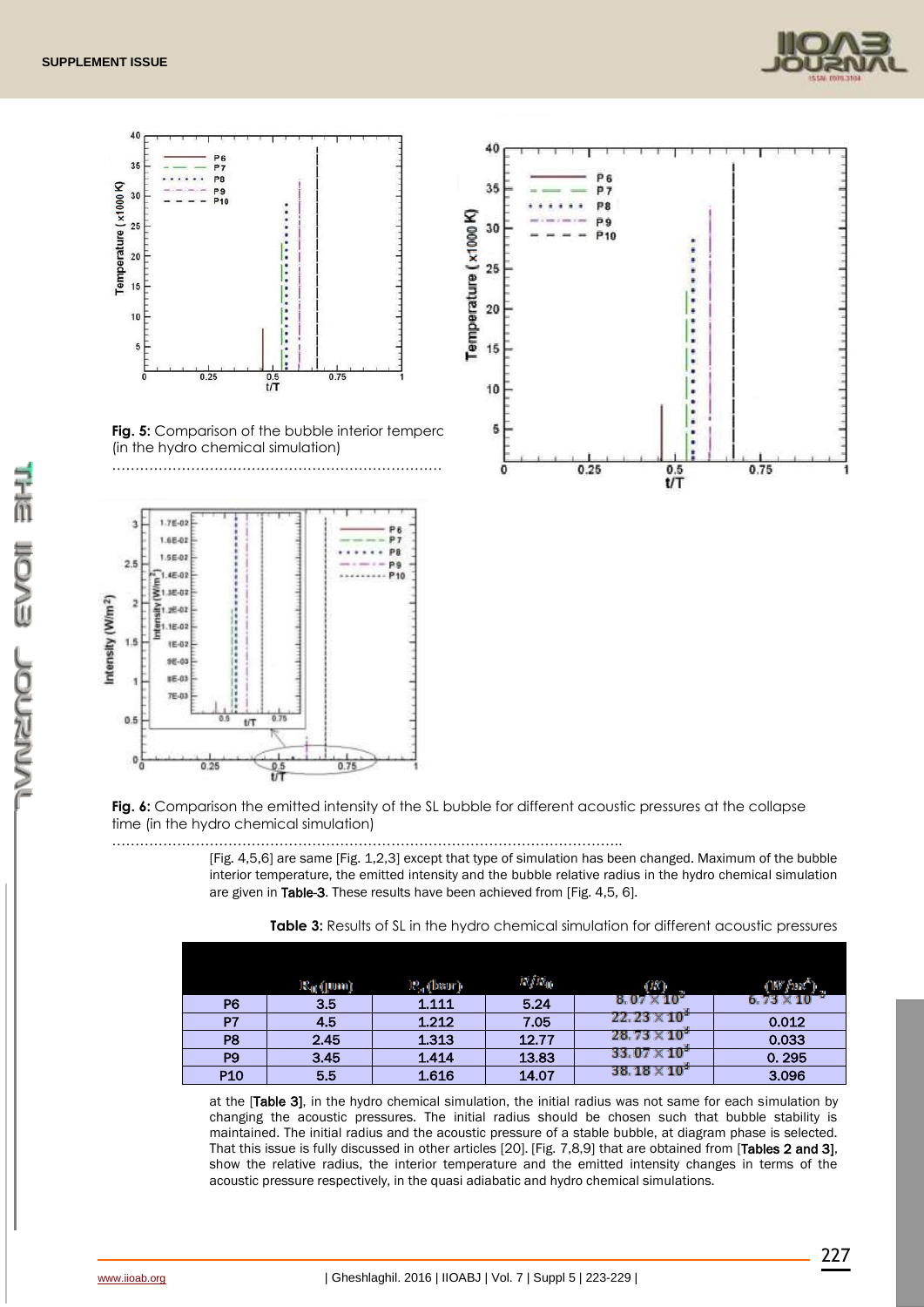







**Fig. 8:** The interior temperature changes in terms of the acoustic pressure. ………………………………………………………………………………………………..



Fig. 9: The emitted intensity changes in terms of the acoustic pressure. ……………………………………………………………………………………………………………………………

# **DISCUSSION**

By studying of above results, it was found that parameters of SBSL such as the relative radius, the interior temperature and the emitted intensity, in the hydro chemical simulation are higher than ones in the quasi adiabatic simulation. Also the mentioned parameters increase with increasing the acoustic pressure. 54 percent increase in acoustic pressure leads to 149, 750 and 1454 percent increase in the relative radius, the interior temperature and the emitted intensity respectively at the quasi adiabatic simulation. And 45 percent increase in acoustic pressure leads to 168, 373 and 42902 percent increase in the relative radius, the interior temperature and the emitted intensity respectively at the hydro chemical simulation.

# **CONCLUSION**

The effect of the acoustic pressures on the bubble properties for SBSL in water is investigated. It is shown that for SBSL in water 20℃, by increasing the acoustic pressures, the bubble relative radius and the